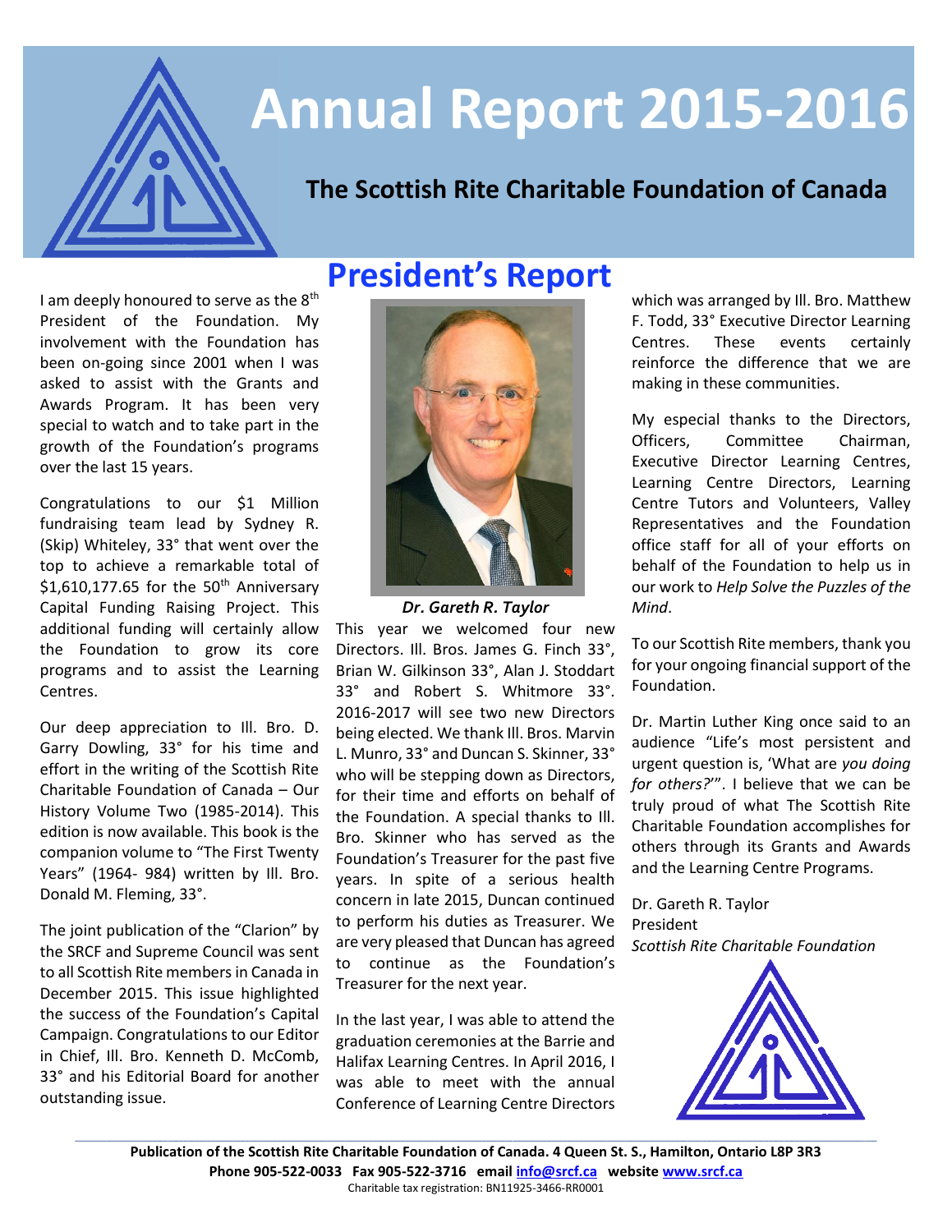# **Treasurer's Report**

The 50th Anniversary campaign encouraged an increase in donations and bequests and this support has continued into the current financial year. The Foundation receives wonderful support from Scottish Rite members, families and other organizations. The financial highlights of the year ended May 31, 2016 follow.<sup>1</sup>

Donations and bequests in the current year amounted to \$281,064 compared to \$649,467 in the prior year. Investment income of \$540,266 showed improvement over that of \$384,285 earned last year. Crude prices remain low which affects the value of our equity portfolio and the Canadian dollar. Instability in the equity and bond markets continue to cause lower interest and equity yields. At year end, an unrealized loss of \$465,722 arose compared with an unrealized loss of \$104,497 in 2015.

Expenses for the year were \$164,195 compared to \$157,478 in the prior year. The Foundation incurred the costs of \$28,007 for the first part of an advanced language training course for tutor trainers. Similar costs will be incurred in the next financial year and have been budgeted. These costs incurred by the Foundation demonstrate the continuing commitment to Learning Centre operations. Less was spent on information technology improvements in 2016 than in the prior year. 50<sup>th</sup> Anniversary costs of \$12,925, partially for the book "Our History", were lower than incurred in prior year when the Foundation launched and continued the celebration. Other expense categories in total were lower.

Research grants and bursaries were \$423,541 in 2016 compared to \$400,249 in 2015. Many supporters donated directly to the Foundation but requested that their donations be directed to specific Learning Centres. Distributions to Learning Centres in 2016 were \$51,355 compared to \$128,895 in 2015.

Excess of expenses and distributions over revenue was \$283,483 compared to an excess of revenue of \$242,633 in 2015. The net increase in cash was \$236,120 in 2016 compared to \$54,596 in 2015.

The portfolio had a market value of \$16.6 million at May 31, 2016 and \$17.1 million in 2015. Accounting standards require that we state the portfolio at market value, rather than at cost, and this creates unrealized gains and losses each year end. The unrealized loss this year explains much of the decline in the portfolio value. However, more cash was on hand at year end due to liquidating some equity positions in 2016. Net assets were \$16.9 million in 2016 compared to \$17.2 million in 2015.

Commodity and equity markets continue to be weak in 2016. The Foundation takes a very long-term view with respect to the earning potential of the portfolio. Since January 1, 2000, the portfolio has earned a return of 5.74%. We hope for improved returns in future.

#### **Duncan S. Skinner**

*Treasurer*

<sup>1</sup> The financial information presented in this report is a subset of the full 2016 audited financial statements due to available space. The full 2016 audited set of comparative financial statements is available by contacting the Foundation's office.

# **2015-2016 Financial Highlights**

### **Statement of Operations**

| Year ended May 31               | 2016       | 2015       |
|---------------------------------|------------|------------|
| Revenue                         | \$         | \$         |
| Donations & Bequests            | 281,064    | 649,467    |
| Investment income               | 540,266    | 384,285    |
|                                 | 821,330    | 1,033,752  |
| <b>Expenses</b>                 |            |            |
| Administration                  | 54,622     | 61,538     |
| <b>Directors</b>                | 5,438      | 8,659      |
| Insurance                       | 8,023      | 7,902      |
| <b>National Learning Centre</b> | 45,376     | 18,771     |
| Professional fees               | 25,000     | 18,591     |
| Promotion & public relations    | 25,736     | 33,585     |
| Information Technology          | 0          | 8,432      |
|                                 | 164,195    | 157,478    |
|                                 |            |            |
| Excess of revenue over expenses | 657,135    | 876,274    |
|                                 |            |            |
| <b>Distributions</b>            |            |            |
| Grants                          | 422,041    | 388,249    |
| <b>Bursaries</b>                | 1,500      | 12,000     |
| Learning Centre Donations       | 51,355     | 128,895    |
|                                 | 474,896    | 529,144    |
|                                 |            |            |
| Excess of revenue over expenses | 182,239    | 347,130    |
| Unrealized (loss) gain          | (465,722)  | (104, 497) |
| (Deficiency) / Excess           | (283, 483) | 242,633    |

#### **Statement of Financial Position**

| Year ended May 31     | 2016       | 2015                  |
|-----------------------|------------|-----------------------|
| <b>Assets</b>         | \$         | \$                    |
| Cash                  | 401,677    | 165,557               |
| Receivables           | 400        | 900                   |
| HST/GST receivable    | 4,499      | 3,371                 |
| Prepaids              | 610        | 2,700                 |
|                       | 407,186    | 172,528               |
| Investments           | 16,557,969 | 17,072,133            |
|                       |            | 16,965,155 17,244,661 |
| <b>Liabilities</b>    |            |                       |
| Payables and accruals | 31,660     | 27,683                |
|                       | 31,660     | 27,683                |
| <b>Net assets</b>     | 16,933,495 | 17,216,978            |
|                       |            | 16,965,155 17,244,661 |

#### **Statement of Changes in Net Assets**

| Year ended May 31             | 2016                  | 2015    |
|-------------------------------|-----------------------|---------|
|                               |                       |         |
| Net assets, beginning of year | 17,216,978 16,974,345 |         |
| (Deficiency) / Excess         | (283, 483)            | 242,633 |
| Net assets, end of year       | 16,933,495 17,216,978 |         |

**\_\_\_\_\_\_\_\_\_\_\_\_\_\_\_\_\_\_\_\_\_\_\_\_\_\_\_\_\_\_\_\_\_\_\_\_\_\_\_\_\_\_\_\_\_\_\_\_\_\_\_\_\_\_\_\_\_\_\_\_\_\_\_\_\_\_\_\_\_\_\_\_\_\_\_\_\_\_\_\_\_\_\_\_\_\_\_\_\_\_\_\_\_\_\_\_\_\_\_\_\_\_\_\_\_\_\_\_\_\_\_\_\_\_\_\_\_\_\_\_\_\_\_\_\_\_\_\_\_\_\_\_\_\_\_\_\_\_\_\_\_\_\_\_\_\_\_\_\_\_\_\_\_\_\_\_\_\_\_\_\_\_\_\_\_\_\_\_\_\_\_\_\_\_\_\_\_\_\_\_\_\_\_\_\_\_\_\_\_\_\_\_\_\_\_\_\_\_\_\_\_\_\_\_\_\_\_ Publication of the Scottish Rite Charitable Foundation of Canada. 4 Queen St. S., Hamilton, Ontario L8P 3R3 Phone 905-522-0033 Fax 905-522-3716 email [info@srcf.ca](mailto:info@srcf.ca) website [www.srcf.ca](http://www.srcf.ca/)**

Charitable tax registration: BN11925-3466-RR0001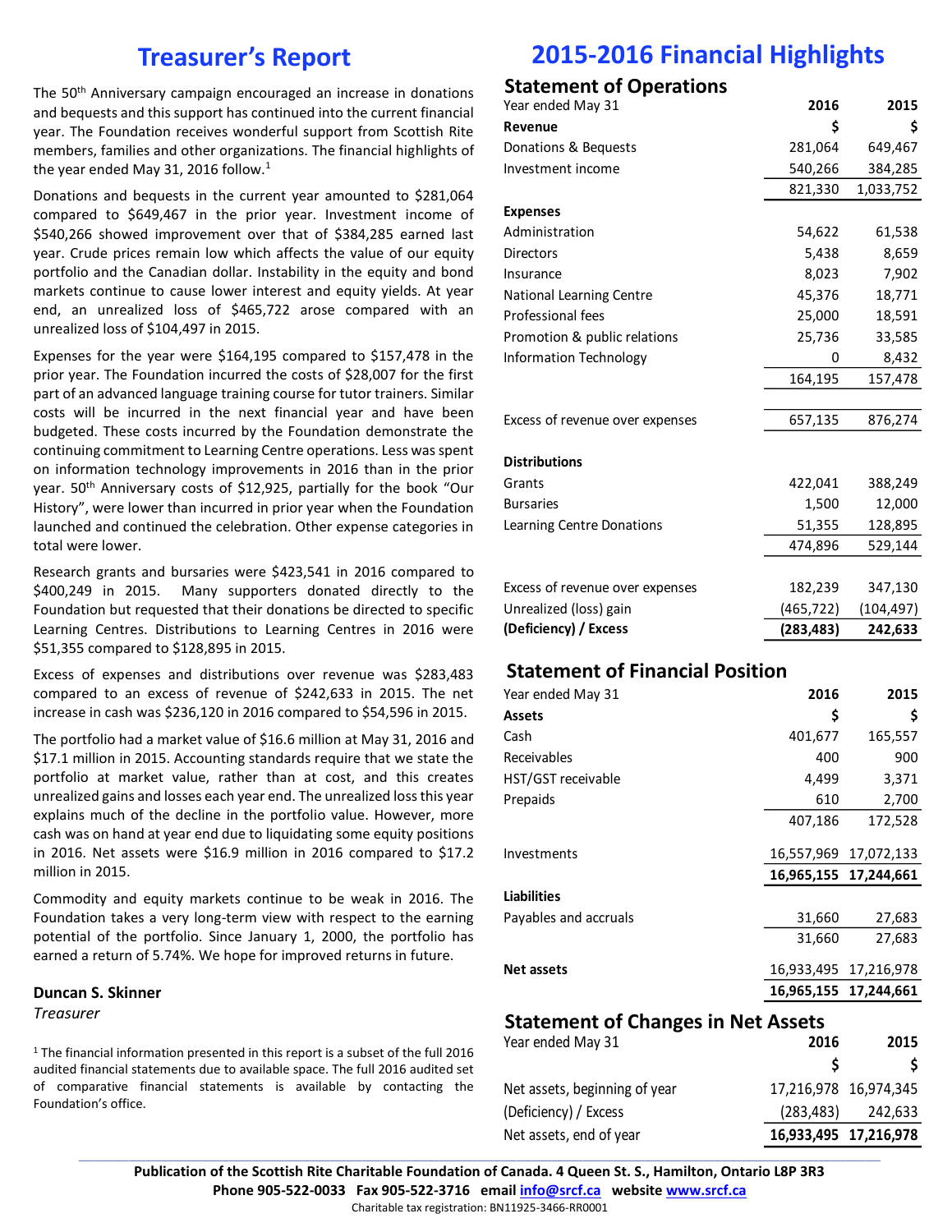# **Grants & Awards**

The Scottish Rite Charitable Foundation of Canada continues to support researchers who are seeking to "Help Solve the Puzzles of the Mind". Success can be seen in new understandings of the disease, which may lead to new and effective treatments and a better quality of life for those coping with the disease, along with family and caregivers.

The Awards Committee is committed to supporting promising researchers during the early years of their studies. Recipients tell us that it was only through early funding by the Foundation that they were able to conduct their research and develop a personal reputation that attracted funding from other agencies in later years. They credit the Foundation with being the spark plug in starting a successful career.

During the last year, the Awards committee received 21 new applications for Major Research Grants (\$35,000 per year for up to three years) and recommended funding 4 new Research Grants. In addition, the Foundation continues its support of 4 Major Grant recipients for a 2nd year and 4 recipients for a 3rd year. Total support for the Major Grants program for 2015-2016 was \$422,041.

The Foundation was again indebted to Dr. Anurag Tandon from the University of Toronto, who chairs the review panel with the generous assistance from professional colleagues across Canada.

No new bursaries were approved as the Deputies' Provincial Bursary program underwent a review this year. It was decided to continue the program with some slight modifications in future. Many thanks to Gordon Greasley who chaired the review of this program.

The SRCF receives many letters of thanks from recipients expressing appreciation for the support received. Scottish Rite members may learn more about the scope and results of the research funded through their donations through the Scottish Rite Charitable Foundation website (www.srcf.ca).

Respectfully submitted, **Dr. Loren Kline** *Chair, Awards Committee*

| Dr. Mark Brandon                                                                                           | \$35,000 |
|------------------------------------------------------------------------------------------------------------|----------|
| McGill University/Douglas Hospital Research Centre, Montreal, QC                                           |          |
| Is the entorhinal navigational circuit disrupted in early stages of<br>Alzheimer's disease?                |          |
| Dr. Viviane Labrie                                                                                         | \$34.910 |
| <b>Centre for Addiction and Mental Health, Toronto, ON</b>                                                 |          |
| DNA epigenetics interactions in the mechanism underlying<br>Alzheimer's disease.                           |          |
| Dr. Leigh Anne Swayne                                                                                      | \$35,000 |
| University of Victoria, Victoria BC                                                                        |          |
| Pannexin 1: role in neurodevelopmental disorders?                                                          |          |
| Dr. John Vessey                                                                                            | \$34.999 |
| University of Guelph, Guelph ON                                                                            |          |
| Investigating the role of RNA localization and splicing in the<br>development of Autism Spectrum Disorder. |          |

# **Scottish Rite Charitable Foundation of Canada Our History Volume Two (1985-2014)**

To commemorate the 50<sup>th</sup> Anniversary of the Foundation, Ill. Bro. D. Garry Dowling 33° was commissioned to write the second volume of the Foundation's history. This edition covers the period 1985 to 2014 and is the companion edition to the "First Twenty Years" (1964-1984) written by Ill. Bro. Donald M. Fleming 33°.

Copies of Volume Two of the History are now available for purchase from the Foundation Office.



"The First Twenty Years" (1964-1984) have been digitized and copies are available for download at <https://archive.org/details/firsttwentyyears00flem> **NEW MAJOR RESEARCH GRANTS**

### **Scottish Rite Charitable Foundation Helping to Solve "Puzzles of the Mind" since 1964**



**\_\_\_\_\_\_\_\_\_\_\_\_\_\_\_\_\_\_\_\_\_\_\_\_\_\_\_\_\_\_\_\_\_\_\_\_\_\_\_\_\_\_\_\_\_\_\_\_\_\_\_\_\_\_\_\_\_\_\_\_\_\_\_\_\_\_\_\_\_\_\_\_\_\_\_\_\_\_\_\_\_\_\_\_\_\_\_\_\_\_\_\_\_\_\_\_\_\_\_\_\_\_\_\_\_\_\_\_\_\_\_\_\_\_\_\_\_\_\_\_\_\_\_\_\_\_\_\_\_\_\_\_\_\_\_\_\_\_\_\_\_\_\_\_\_\_\_\_\_\_\_\_\_\_\_\_\_\_\_\_\_\_\_\_\_\_\_\_\_\_\_\_\_\_\_\_\_\_\_\_\_\_\_\_\_\_\_\_\_\_\_\_\_\_\_\_\_\_\_\_\_\_\_\_\_\_\_ Publication of the Scottish Rite Charitable Foundation of Canada. 4 Queen St. S., Hamilton, Ontario L8P 3R3 Phone 905-522-0033 Fax 905-522-3716 email [info@srcf.ca](mailto:info@srcf.ca) websit[e www.srcf.ca](http://www.srcf.ca/)** Charitable tax registration: BN11925-3466-RR0001